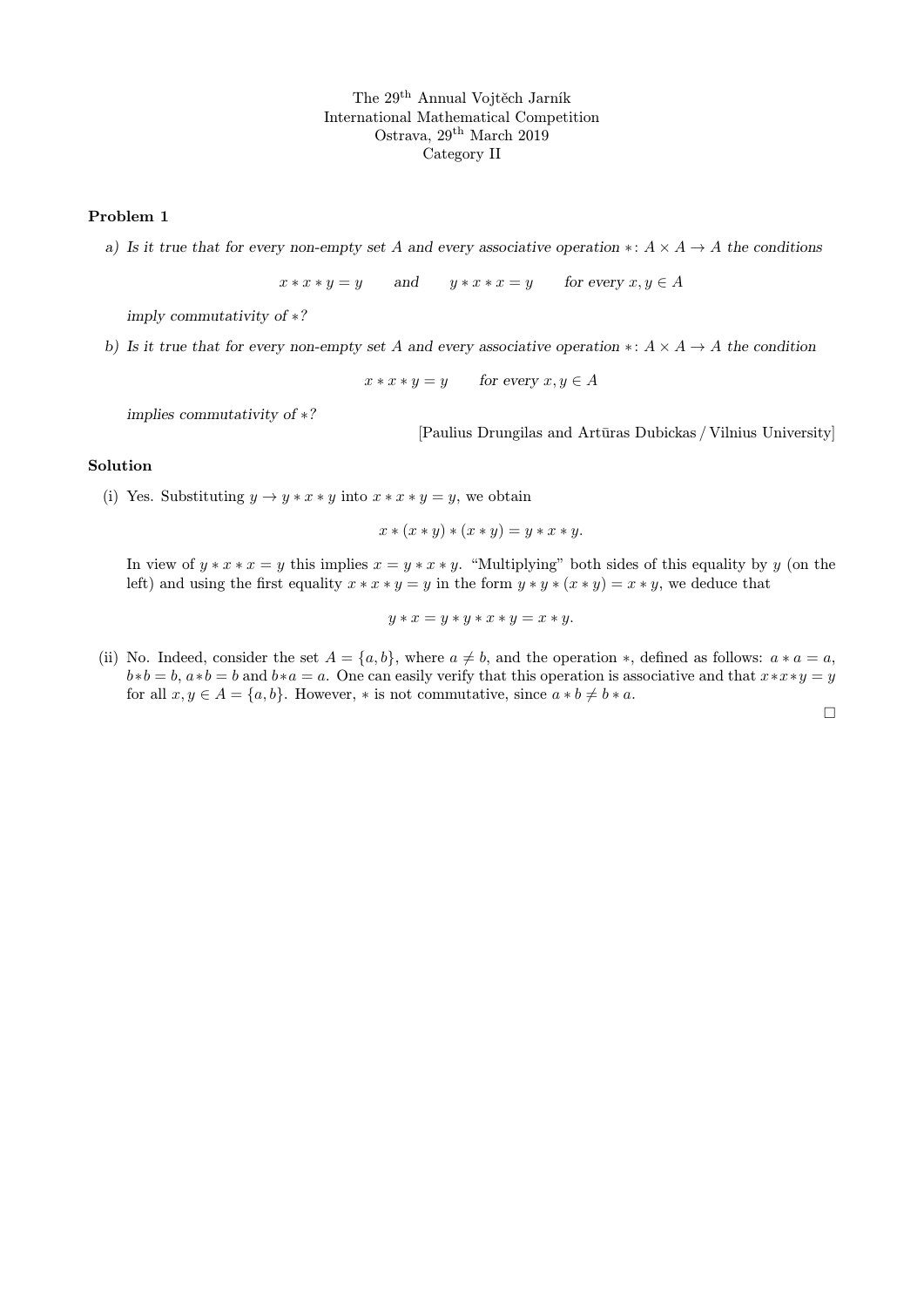**Problem 2** Find all twice differentiable functions  $f: \mathbb{R} \to \mathbb{R}$  such that

$$
f''(x)\cos(f(x)) \ge (f'(x))^2 \sin(f(x)) \qquad \text{for every } x \in \mathbb{R}.
$$
 (1)

[Orif Ibrogimov, Karim Rakhimov / Czech Technical University of Prague, University of Pisa]

Solution Obviously, every constant function satisfies (1). We show that there are no non-constant functions obeying (1). To this end, we observe that (1) is equivalent to the inequality  $(\sin(f(x)))'' \ge 0$ . Hence,  $g(x) :=$  $sin(f(x))$  is convex and thus

$$
g(x) \ge g(y) + g'(y)(x - y) \qquad \forall x, y \in \mathbb{R}.
$$
 (2)

If f is non-constant and differentiable, then g cannot be a constant function, i.e. there is  $y_0 \in \mathbb{R}$  such that  $g'(y_0) \neq 0$ . Setting  $y = y_0$  in (2) and letting  $x \to \text{sgn } g'(y_0) \cdot \infty$ , we conclude that g is an unbounded function. This is a contradiction.  $\hfill \square$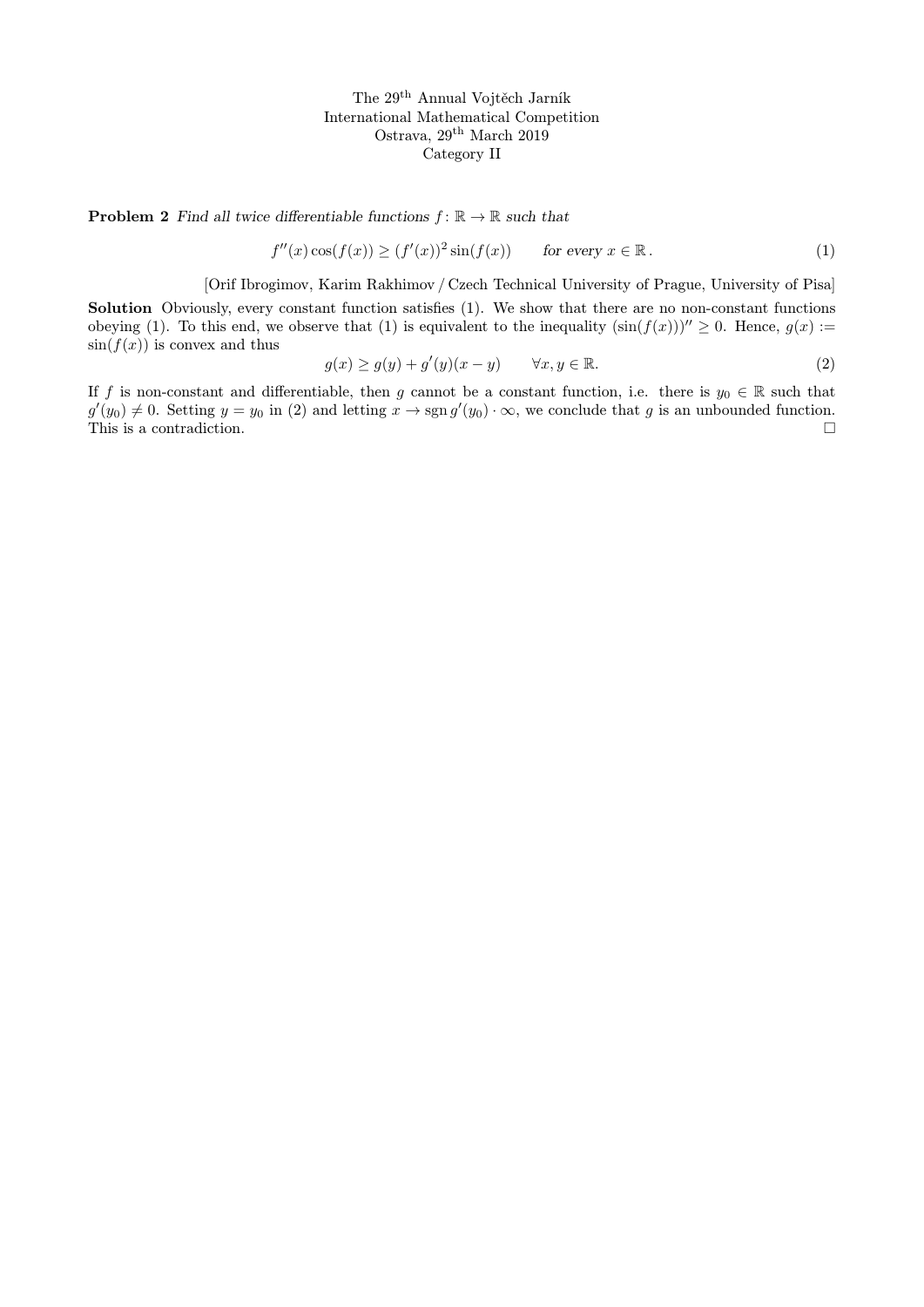**Problem 3** Let p be an even non-negative continuous function with  $\int_{\mathbb{R}} p(x) dx = 1$  and let n be a positive integer. Let  $\xi_1, \xi_2, \ldots, \xi_n$  be independent identically distributed random variables with density function p. Define

$$
X_0 = 0,
$$
  
\n
$$
X_1 = X_0 + \xi_1,
$$
  
\n
$$
X_2 = X_1 + \xi_2,
$$
  
\n
$$
\vdots
$$
  
\n
$$
X_n = X_{n-1} + \xi_n.
$$

Prove that the probability that all the random variables  $X_1, X_2, \ldots, X_{n-1}$  lie between  $X_0$  and  $X_n$  equals  $\frac{1}{n}$ . [Fedor Petrov / Saint-Petersburg State University]

**Solution** Denote by  $I(\xi_1, \xi_2, \ldots, \xi_n)$  the indicator of the event "all the locations  $X_1, X_2, \ldots, X_{n-1}$  lie between  $X_0$  and  $X_n$ ". Assuming that no linear combination of  $\xi_i$ 's with coefficients  $0, \pm 1$  equals to 0 (that happens almost surely) we have

$$
I(\xi_1, \xi_2, \ldots, \xi_n) + I(\xi_2, \xi_3, \ldots, \xi_n, -\xi_1) + I(\xi_3, \xi_4, \ldots, \xi_n, -\xi_1, -\xi_2) + \cdots + I(\xi_n, -\xi_1, \ldots, -\xi_{n-1}) = 1.
$$

Taking the expectation and using the symmetry of the distribution and independence we get  $nI(\xi_1, \ldots, \xi_n) = 1$ as desired. For proving this identity we write down the numbers  $\xi_1, \xi_2, \ldots, \xi_n, -\xi_1, -\xi_2, \ldots, -\xi_n$  around the circle (in this order). Note that  $I(\xi_1, \xi_2, \ldots, \xi_n) = 1$  if and only if all  $2n - 1$  sums

$$
\xi_1, \xi_1 + \xi_2, \ldots, \xi_1 + \cdots + \xi_n + (-\xi_1) + (-\xi_2) + \cdots + (-\xi_{n-1})
$$

have the same sign. By G. M. Raney's lemma there exist only two out of 2n places on the circle with such a property.